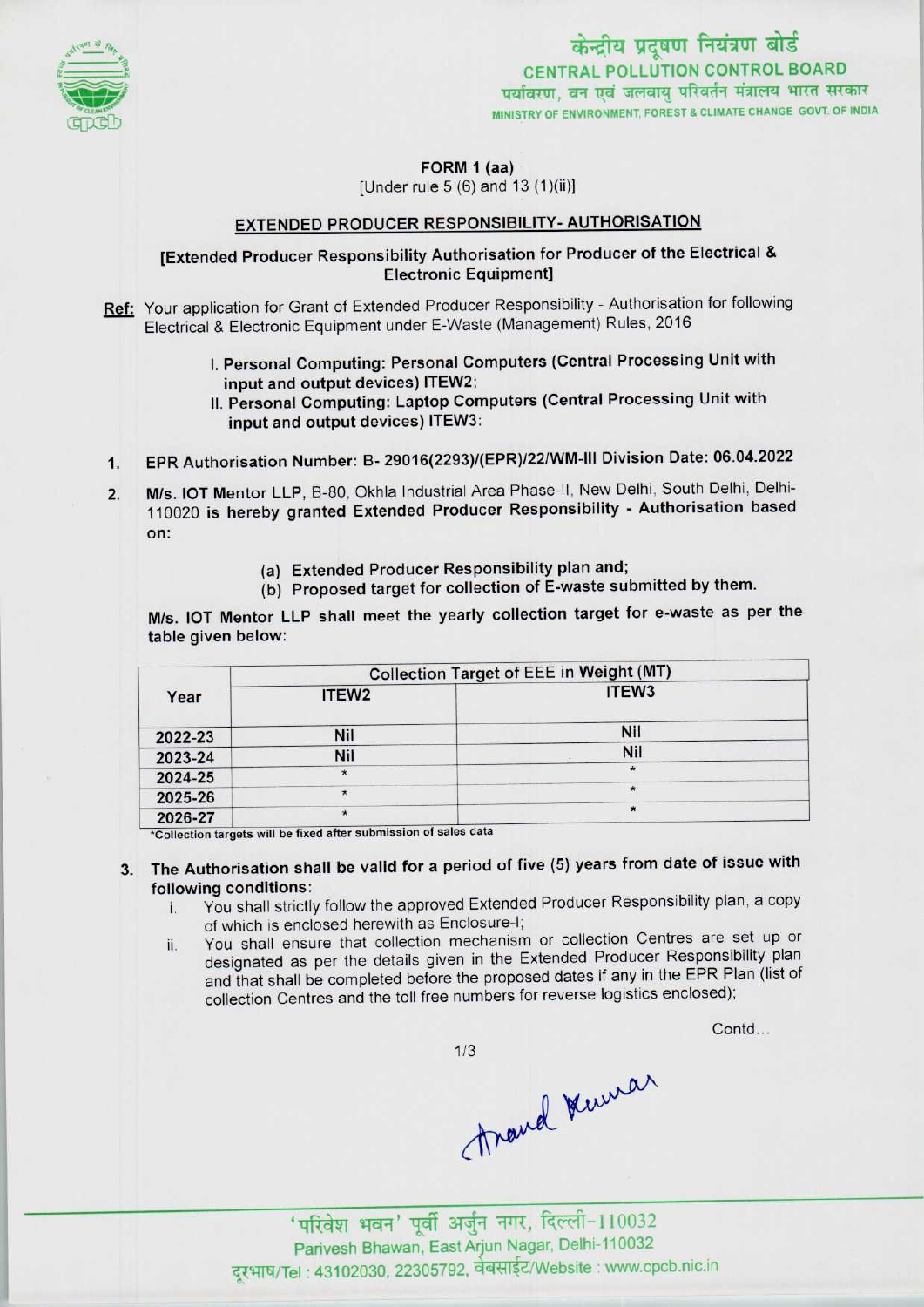

From pre page...

- iii. You shall ensure that all the collected e-waste is channelized to your PRO M/s Hindustan E-waste Management Pvt. Ltd., Basement 8, Central Road, Bhogal, Jangpura, New Deihi-110014 and record shall be maintained at PRO and at your
- end.<br>In You shall maintain records, in Form-2 of these Rules, of e-waste and make such records available for scrutiny by Central Pollution Control Board; iv. You shall maintain records, in Form-2 or these Rules, or e-waste and make such<br>records available for scrutiny by Central Pollution Control Board;<br>v. You shall file annual returns in Form-3 to the Central Pollution Cont
- before 30th day of June following the financial year to which that returns relates.

## vi. General Terms & Conditions of the Authorisation:

- a.The authorisation shall comply with provisions of the Environment (Protection) Act, 1986 and the E-waste (Management) Rules, 2016 made there under;
- b. The authorisation or its renewal shall be produced for inspection at the request of an officer authorised by the Central Pollution Control Board;
- c.Any change in the approved Extended Producer Responsibility plan should be informed to Central Pollution Control Board within 15 days on which decision shall be communicated by Central Pollution Control Board within sixty days;
- d. It is the duty of the authorised person to take prior permission of the Central Pollution Control Board to close down any collection centre/points or any other facility which are part of the EPR plan;
- e.An application for the renewal of authorisation shall be made as laid down in subrule (vi) of rule of 13(1) the E- Waste (Management) Rules, 2016;
- f.The Board reserves right to cancel/amend/revoke the authorisation at any time as perthe policy of the Board or Government.

### vii. Additional Conditions: -

- a) That the applicant will submit annual sales data along with annual returns;
- b) That the applicant has to ensure that the addresses of collection points provided by them in their EPR Plan are correct and traceable and the collection points/centres are functional;
- points/centres are functional;<br>c) That the applicant will submit revised application for grant of EPR Authorisation in case of applicant adding/changing PRO or changing its EPR Plan;
- d)That the applicant has to ensure that the e-waste collected at collection centres/points or through Buy-back and DRS mentioned in the application should Production Control Board to close down any collection centrality which are part of the EPR plan;<br>
In application for the enewal of authorisation shall be made to the renewal of authorisation shall be made in the model of le and the collection<br>of EPR Authorisation in<br>R Plan;<br>collected at collection<br>the application should<br>Contd

Arand Kernson